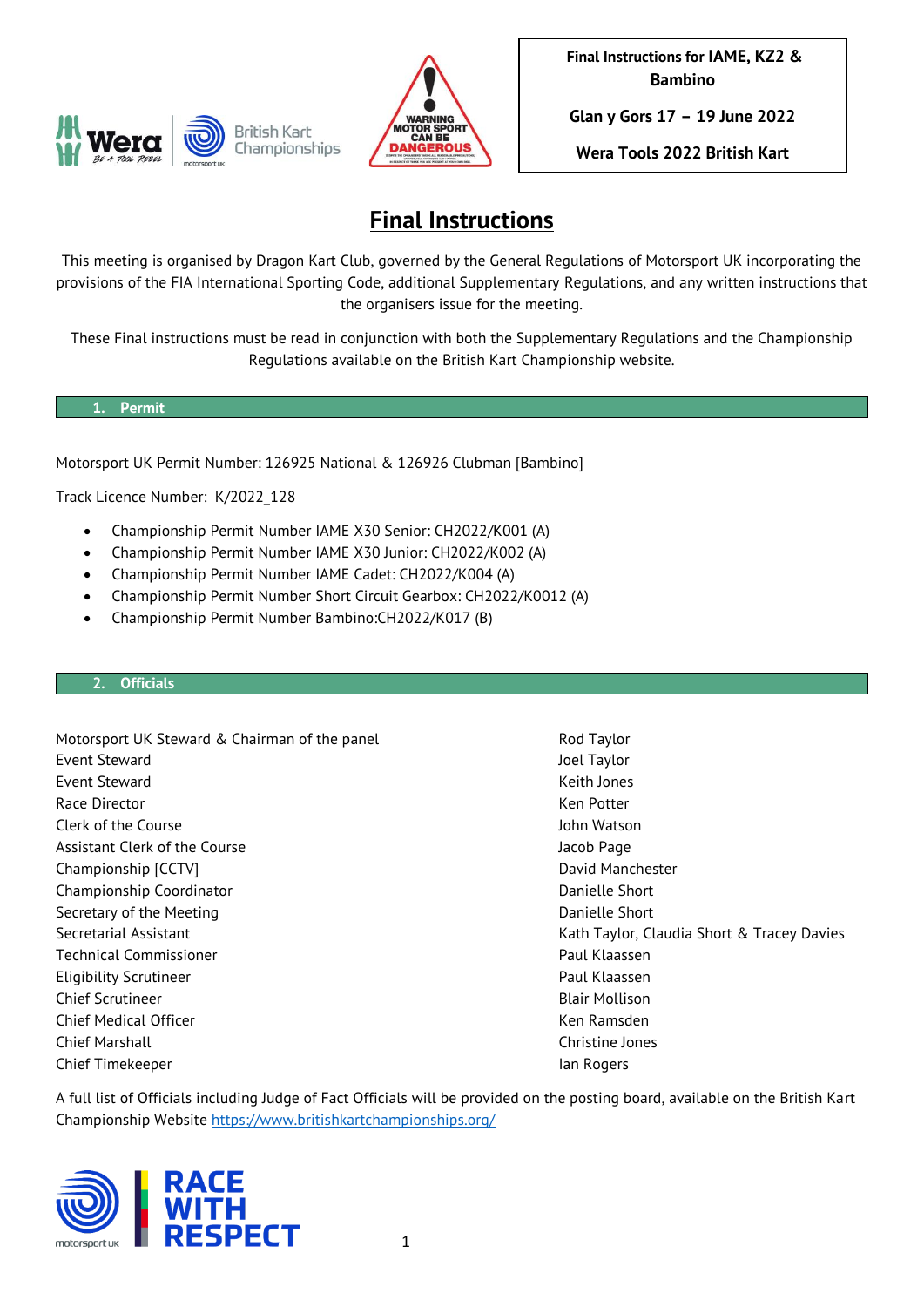

**Glan y Gors 17 – 19 June 2022**

**Wera Tools 2022 British Kart Championship**

**3. Venue access & Parking Instructions**

Access to the venue for competitors and teams will be as follows:

**British Kart** 

Championships

- For 3-day meetings, Access to the venue is available from the Thursday immediately prior to the meeting from 9am for teams and 10am for Competitors.
- Any teams leaving equipment will be done so at their own risk. It is important that you park within your allocated area within the paddock. – any charges for electricity will be deemed as a contract between the team/competitor and the venue.
- It is prohibited to drill or stake the tarmac or hardstanding surface unless agreed by the venue.
- Cars are not permitted within the Paddock area.
- All cars and vehicles for overnight accommodation may be parked in a separate area. If you are staying at the venue overnight, you will need to advise the venue upon your arrival. Any charges will be payable to the circuit.

#### **4. Team Managers responsibilities**

It is the responsibility of the Team manager to adhere to the following:

- Ensure your paddock area is left tidy and free of any rubbish when leaving the venue including but not limited to the following.
	- ➢ Used tyres
	- $\triangleright$  Fuel cans
	- ➢ PPE
	- $\triangleright$  Cable ties
- In order to achieve the above, Team Managers are required to leave their Entrant Licence with the Championship Coordinator in the Race Centre at the commencement of the event (Friday Morning) and will be able to collect their licence at the end of the event once the organisers are satisfied the working area is clear of rubbish.
- Any viewing Areas on team vehicles must have suitable handrails and are limited to a Maximum of 3 persons only at any one time. Any vehicle that doesn't have a fitted handrail must not be used for viewing. More information regarding working at height can be found here:<https://www.hse.gov.uk/work-at-height/the-law.htm>

#### **5. Health & Safety**

At all times whilst in the confines of the of the venue, competitors should comply with the circuit Health & Safety guidance notes available on the clubs notice board.

#### **6. Paddock Areas**

- **Parents are responsible for the behaviour of their children**.
- Smoking & Vaping is prohibited within the Parc Ferme, Dummy Grid, Tyre Bay and Engine start areas & only permitted in the designated smoking Area.
- Engines must not be run before 9am and after 6pm for the duration of the event.
- Competitors and teams are responsible for removal of all waste from their paddock area, including but not limited to tyres & fuel cans. Domestic rubbish must be placed in the bins provided.

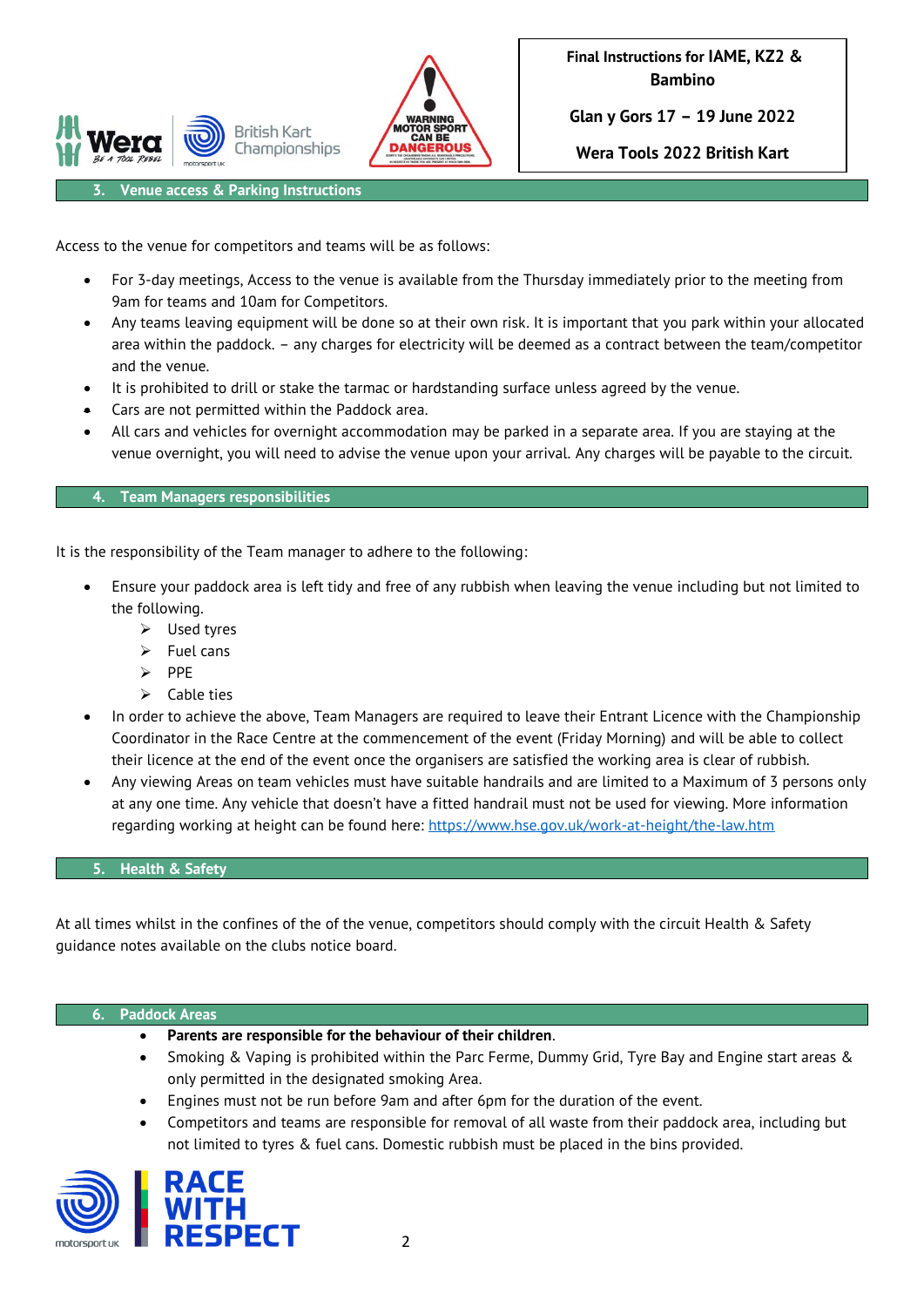



**Glan y Gors 17 – 19 June 2022**

**Wera Tools 2022 British Kart Championship**

- Competitors and teams must ensure all trailing cables are suitably covered with cable protection mats or other suitable means ensuring there is no tripping hazard.
- The Maximum speed in the paddock is 5mph.
- Karts must not be driven in the paddock
- All lanes in the paddock must be ALWAYS kept clear in case of the need for emergency vehicle access.
- Pit bikes, push bikes, skates or skateboards, scooters (including electric scooters), mopeds, boards, space hoppers or ball games are not permitted within the confines of the track and surrounding enclosures nor on the approach road to the circuit at any time. **Anyone breeching the above may be reported to the Stewards of the meeting (with the exception of official vehicles) and may be fined a minimum of £100 for each offence.**
- Vehicles may only be driven in the paddock by a person who holds an appropriate RTA licence.
- Any person found to be bringing the club into disrepute or damaging any area of the paddock or track will be subject to the disciplinary procedures of the organising club.
- All generators in the paddock must be turned off by 11pm each evening.
- Competitors must have present A fire extinguisher complying with 2022 Karting Yearbook B.12 at all times whilst in the paddock.
- Dogs & Cats will be allowed in the pit area but must be always kept on a lead. Dogs & Cats are not allowed on the track at any time.
- To protect the integrity & image of the sport, Please ensure all kart equipment remains inside the awning.

# **7. Timetable of events**

Signing On, Scrutineering, Tyre Collection/Barcode Recording, Drivers Briefing and all other official duties to be carried out by the competitor are detailed in the Official Timetable available on the British Kart Championship Website under Official Documents.<https://www.britishkartchampionships.org/official-documents/> Please ensure you regularly check the official online notice board for any Event Bulletins and changes will be published. <https://www.britishkartchampionships.org/>

➢ Signing On & Event Documentation – from Wednesday 15th June until 9am on Saturday 18th June. **You must be signed on before you go on track** 

- ➢ Signing on Marshalls & Officials Club officials please sign on with the club. British Kart Championship officials please sign on with the link you will receive via email.
- ➢ Drivers Briefing
	- $\circ$  IAME Cadet 9am Friday 17<sup>th</sup> June (in the Race Centre)
	- $\circ$  Junior X30 9.15am Friday 17<sup>th</sup> June (in the Race Centre)
	- $\circ$  Senior X30 9.30am Friday 17<sup>th</sup> June (in the Race Centre)
	- $\circ$  Bambino 9.45am Friday 17<sup>th</sup> June (in the Race Centre)
	- o KZ2 8.30am Saturday 18th June (in the Race Centre)
- **Scrutineering** 
	- o For all Classes Scrutineering via the online link and must be completed by;
		- 11.15am on Saturday 18th June for IAME & Bambino Classes 3.45pm on Saturday 18<sup>th</sup> June for the KZ2 class

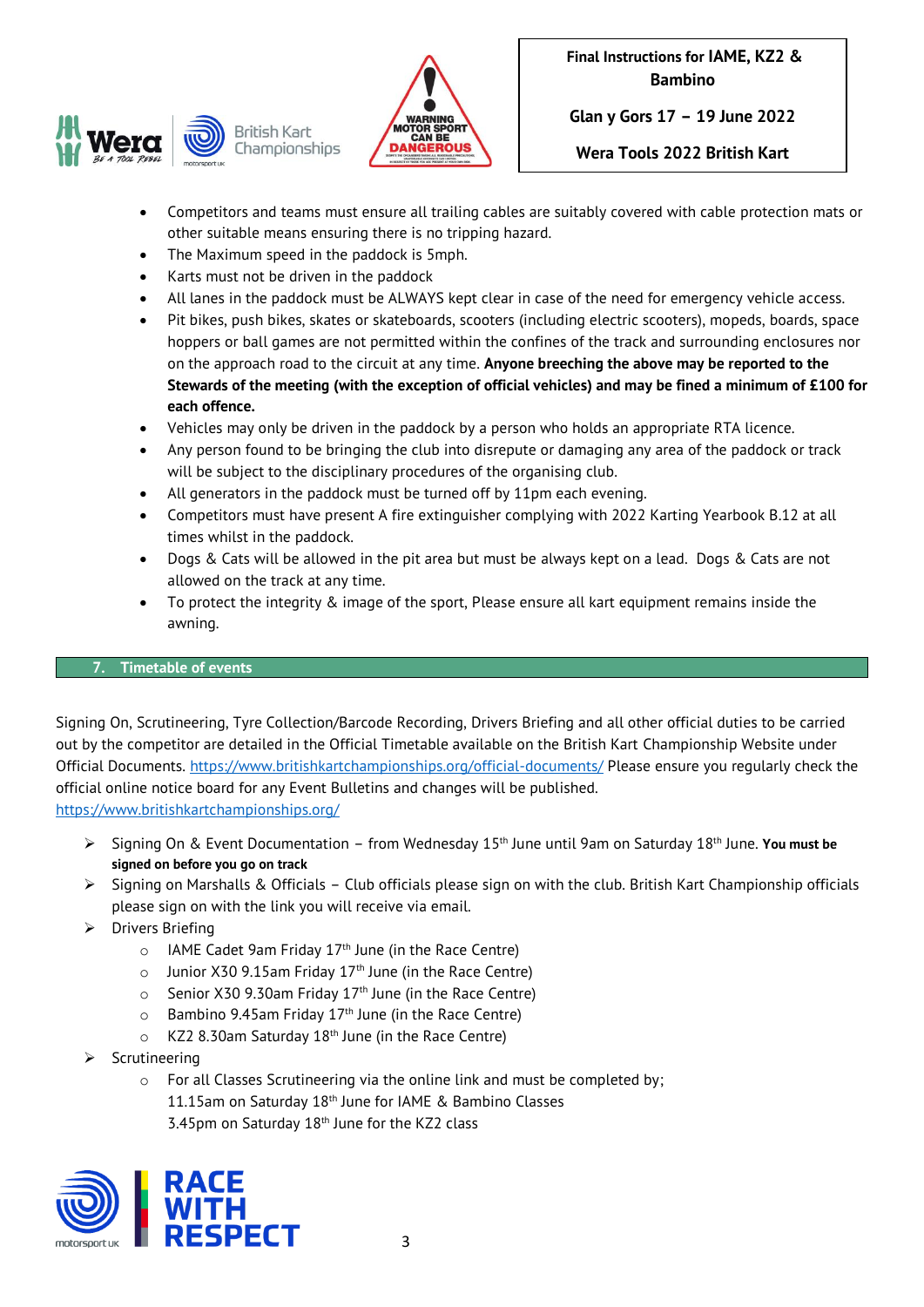



**Glan y Gors 17 – 19 June 2022**

**Wera Tools 2022 British Kart Championship**

- ➢ **Physical Scrutineering for the KZ2 class will take place in the Scrutineering Bay on Saturday 18th June from 8am – 9am**
- ➢ Tyre collection & Barcoding Wet Tyres must be registered when collecting your race slick tyres. All Barcodes should be entered onto the Electronic Scrutineering card.
	- $\circ$  Thursday 16<sup>th</sup> June 3pm –6pm
	- $\circ$  Friday 17<sup>th</sup> June 8am 10am
	- $\circ$  Saturday 18<sup>th</sup> June 8am 9am for KZ2 drivers and any driver not attending Friday
	- $\circ$  Sunday 19<sup>th</sup> June, Tyre Recycling & Wet tyre bagging & Sealing 1pm 4.30pm
	- o **Bambino drivers must register their race tyres between 8am & 10am on Friday 17th June or 8am – 9am on Saturday 18th June if not attending Friday Practice.**
- ➢ Fuel Collection
	- $\circ$  Thursday 16<sup>th</sup> June 4pm 6pm
	- $\circ$  Friday 17<sup>th</sup> June 8am 11am/12 noon 3pm/4pm-5.30pm
	- $\circ$  Saturday 18<sup>th</sup> June 8am 11am/12 noon 3pm **This is the last chance to collect fuel for the event.**

It is the responsibility of the competitor to ensure they always adhere to the timetable.

#### **8. Technical**

### **FUEL**

Fuel Will be available at the times stated above and in the Official Timetable

- Only the Championship Control Fuel must be used from first Practice onwards on Friday Morning.
- The Championship control Fuel is from a single batch and specifically marked.
- Any other fuel purchased prior to the British Championships season will fail a fuel test.
- ID should be shown when collecting fuel.
- Petrol is to be used as fuel and not for any other purpose.
- Competitors remain responsible for the removal of their Fuel drums/cans at the end of the meeting.

PLEASE NOTE: If you have previously used fuel from another source and not suitably cleaned through the fuel system and/or container your fuel could be contaminated and therefore you may fail a fuel test. – Please be satisfied your fuel cannot be contaminated.

#### **CLASS TECHNICAL EXPERT**

The following are nominated as the Class Technical Expert

- IAME James Mills
- KZ2 Technical Commissioner
- Bambino Grant Munro/Technical Commissioner

# **IAME Cadet – Engine Sealing Saturday 18th June 9.30am – 10am in the Scrutineering Bay**

# **PARC FERME**

Any drivers that are selected to go through the scales/weighbridge, must ensure they have permission to leave Parc Ferme by the Technical Commissioner or the Person(s) the Technical Commissioner designates.

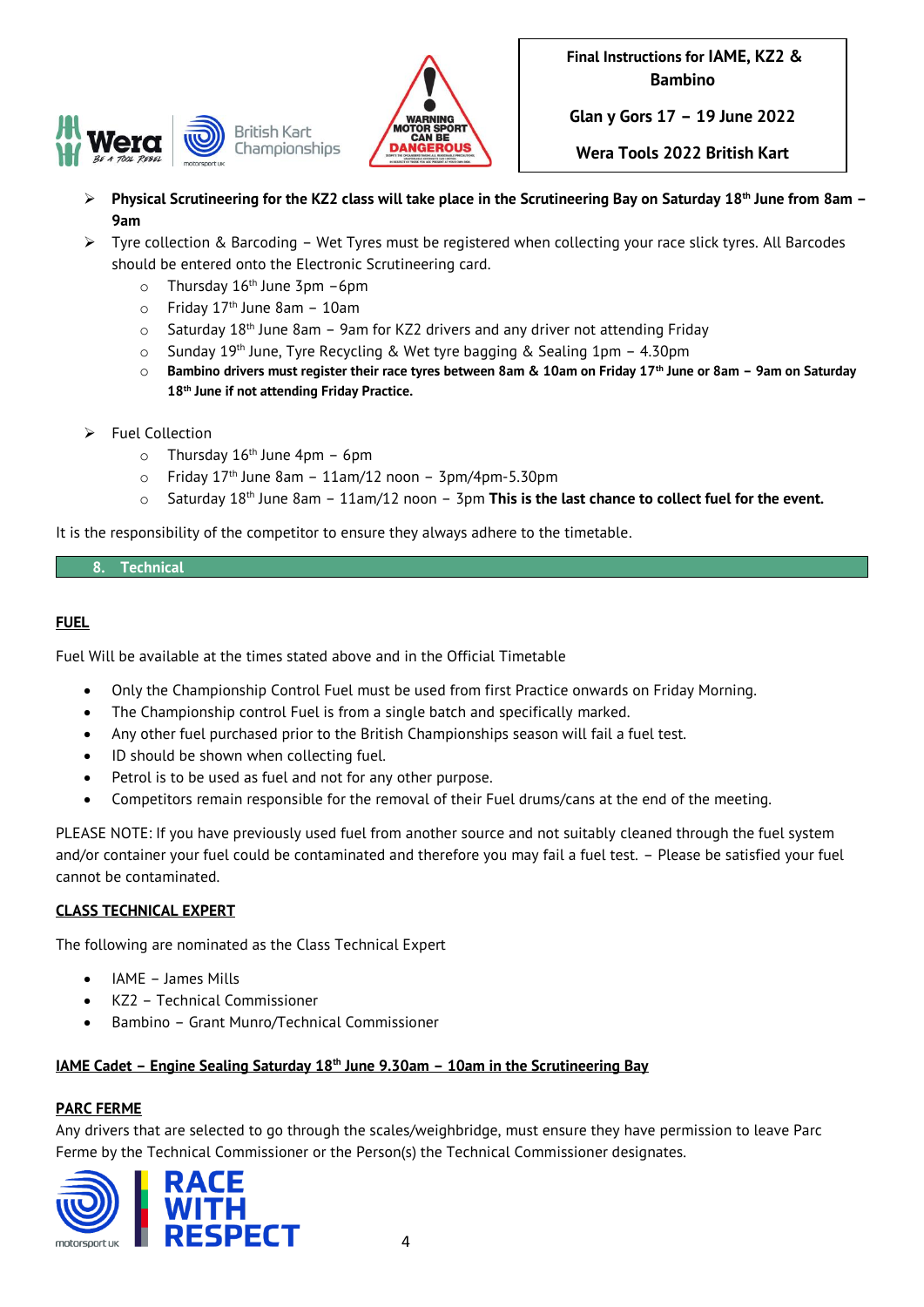



**Glan y Gors 17 – 19 June 2022**

**Wera Tools 2022 British Kart Championship**

#### **9. Timed Qualification & Event Scoring**

Timed Qualification – For IAME classes Timed Qualification format will be as per Championship Regulation;

3.8.8.1 Option 1 - Driver's average time calculated from their fastest 3 laps during their timed qualifying session will be used as their qualifying time for drivers completing less than the required minimum 3 laps their average lap time will still be calculated and then ranked initially by laps completed and then by average time behind drivers completing more than 3 laps. Should a driver have their fastest lap cancelled due to a penalty then the next fastest 3 laps will be used for calculating their average time.

3.8.8.2 If there is more than one session the fastest average time achieved in the fastest session (fastest average time overall) will be given 1st place 2nd place goes to the fastest average time in the other session 3rd place to the 2nd fastest in the fastest session (or fastest in the 3rd session if one is required) and so on to determine the combined results order.

Timed Qualification – Bambino & KZ2 classes Timed Qualification will be as per Championship Regulation 3.8

For this event the Championship points scoring is as follows.

3 Championship point scores are available for the

### **IAME Classes**

- Intermediate Classification (heat points)
- Pre Final points
- Final points

The awarded Championship points for each of these three scores are as follows; 65 pts for 1st place, 62 pts for 2nd place, 60 pts for 3rd place, 59 points for 4th place and decreasing by 1 point.

## **KZ2 & Bambino Classes**

2 Championship point scores are available.

- Intermediate Classification (heat points)
- Final points

The awarded Championship points for each of these three scores are as follows: 65 pts for 1st place, 62 pts for 2nd place, 60 pts for 3rd place, 59 points for 4th place and decreasing by 1 point.

**10. Driving Standards/Utilisation of a Drive through Penalty (after the race)**

A 5 second penalty (drive through) may be imposed after the race subject to the following:

C.2.3.2.1. Where the Clerk of the Course has the ability to validate incidents during the race, via circuit cameras with a nominated Judge of Fact, an in race 5 second time penalty may be applied. This should usually follow the display of a warning flag/under investigation notification and will not be subject to protest or appeal.

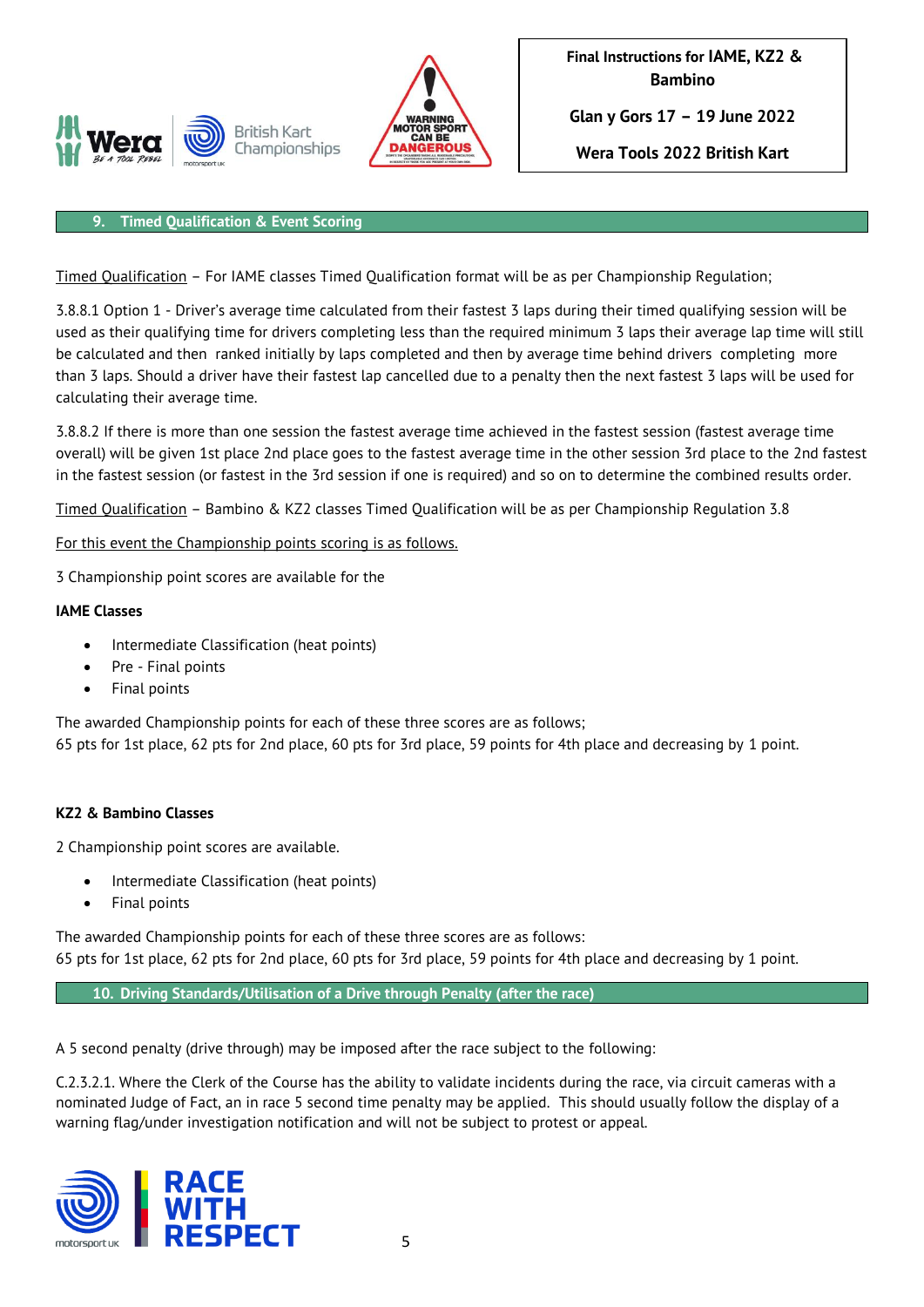



**Glan y Gors 17 – 19 June 2022**

**Wera Tools 2022 British Kart Championship**

### **11. Unfair Practice - Gaining an Unfair Advantage/Driving Standards**

Competitors are reminded of GR U.12.5.8 – GR Q.12.21 applies to driving standards. Therefore, any driver considered to be baulking or blocking another driver may be penalised including by the display of the black flag. A driver who consistently places their kart on a line that is not that recognised as the racing line in an effort to prevent being overtaken may be given a penalty or subject to black flag. Only ONE defensive move is permitted before any corner and having made that move the driver is then committed to that line on the track (Q.12.21.1). Lap times/data may be taken into consideration as well as any moving images and or reports.

#### **12. Starting of Engines**

If permitted by the Chief Scrutineer to start an engine in the designated area which the area at the adjacent to the dummy grid Please note that this is restricted to **10 seconds maximum,** and this will be monitored. – Engines are not permitted to be started anywhere else in the paddock. Penalties may be applied if this is not adhered to.

**13. Parc Ferme/Dummy grid/Holding Areas**

Front fairings must be detached on the entry to Parc Ferme/Dummy Grid/Holding Areas from Timed Qualifying onwards.

#### **14. Transponder Fitting**

All transponders must be correctly fitted in accordance with Section F of the Motorsport UK Karting Yearbook 2022 (gold book) Transponder brackets must be used to hold the transponder and transponders must not be cable tied to the seat.

For further information on the correct fitment of the transponder, please refer to the following link: [https://www.motorsport-timing.co.uk/pdf/transponders.pdf](https://eur02.safelinks.protection.outlook.com/?url=https%3A%2F%2Fwww.motorsport-timing.co.uk%2Fpdf%2Ftransponders.pdf&data=02%7C01%7CDanielle.Short%40motorsportuk.org%7Cf824c2c6ec81463934b208d83c79a4ed%7C63a2da0237564d81baedec1930321ea4%7C0%7C0%7C637325840448998301&sdata=t%2FIG9JROWeWLxc2BhD0fFm00ya8lB2X1hEV1Xvm9d%2FU%3D&reserved=0)

#### **15. Championship Sponsors.**

Referring to the Championship sponsors requirements, Wera Tools & Demon Tweeks & any other Championship Partners to display their decals, please ensure you follow the officials of the meeting instructions on the placement of any Championship sponsors decals. Stickers and any other requirements for the sponsors will be available from the Race Centre. Locations for the stickers can be found here.

[https://www.britishkartchampionships.org/content/uploads/2021/12/2022-British-Karting-Championship-Logo-Layouts-](https://www.britishkartchampionships.org/content/uploads/2021/12/2022-British-Karting-Championship-Logo-Layouts-20-04-2022.pdf)[20-04-2022.pdf](https://www.britishkartchampionships.org/content/uploads/2021/12/2022-British-Karting-Championship-Logo-Layouts-20-04-2022.pdf)

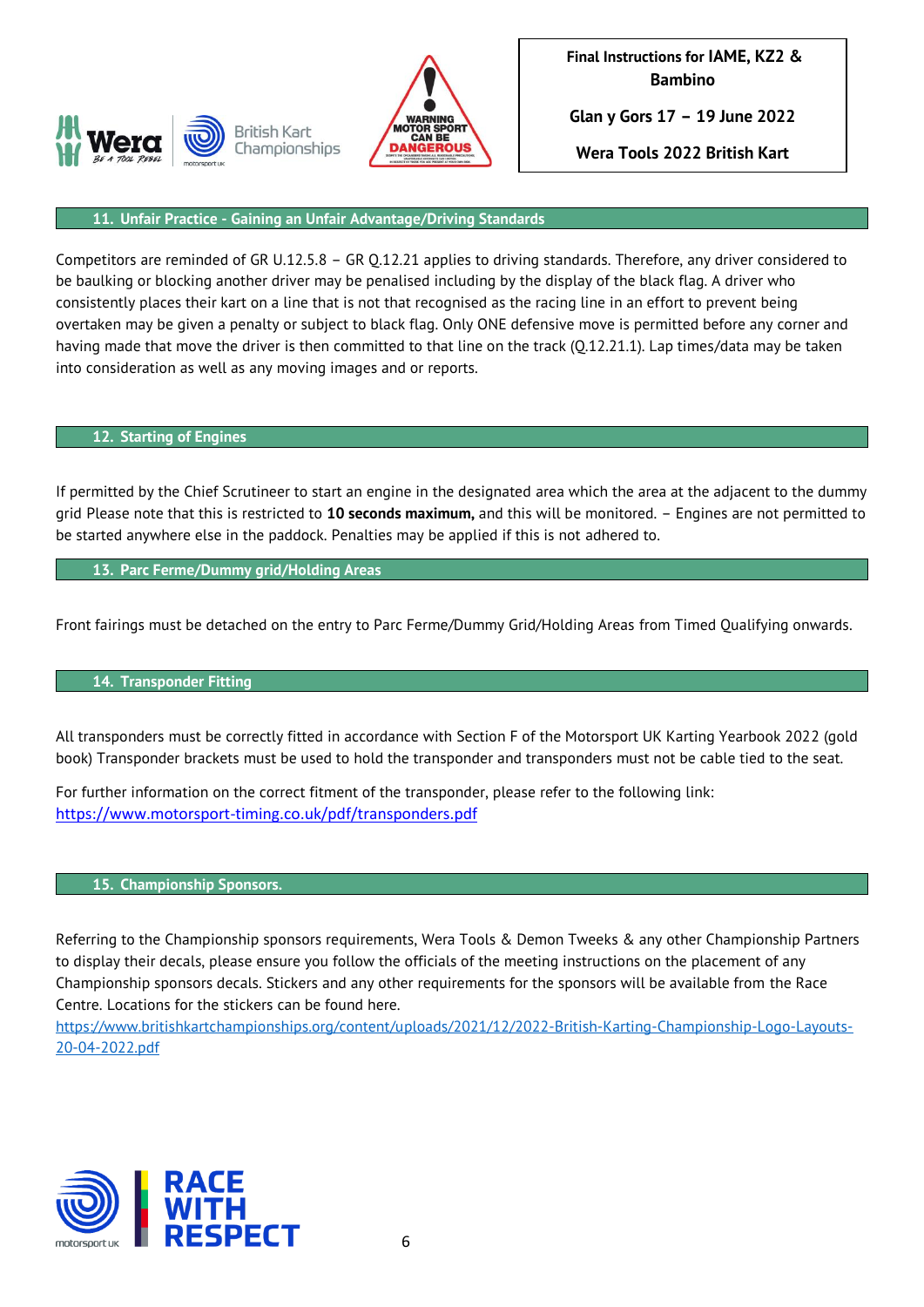



**Glan y Gors 17 – 19 June 2022**

**Wera Tools 2022 British Kart Championship**

**16. Social Media & Race with Respect**

Motorsport UK and the British kart Championships request that all participants, competitors, teams, officials & Marshalls familiarise themselves with the Motorsport UK social media Policy & Race with Respect code along with any Social Media guidance the organising club issue.

Any negative or detrimental posting on social media will be reviewed by Motorsport UK who will operate a zero tolerance towards any participants responsible for any postings or behaviour which may be deemed extremely detrimental for the sport. For safeguarding matters please contact Danielle Short available in the Race Centre.

#### **17. Cameras & Go Pros**

Cameras and Go Pros are permitted during all practice sessions for personal use only. From Timed Qualifying onwards no on kart cameras are permitted unless requested by the organisers for media purposes. Cameras attached to helmets are prohibited at all times.

**18. Passes**

All mechanics will be registered for the Championship and will receive a pass/licence which will permit access to the event, Parc Ferme & the Dummy Grid. No other team representative is permitted access to Parc Ferme & the Dummy Grid

without specific authority of the officials. Should any team member or supporter be in restricted areas without authority they will be reported to the stewards of the meeting.

All Team Managers & Engine Preparers will be registered for the Championship and hold a pass/licence. This will allow access to the event.

#### **19. Safeguarding**

The club safeguarding officer will be on duty throughout the weekend and is the person who you should contact during this weekend's meeting if you have any concerns. Dragon Kart Kart Club safeguarding officer is Christine Jones T: +44 (0) 7951785211. The Championship Safeguarding officer is Michelle Doran

#### **20. Alcohol & Drugs Testing**

Alcohol & Drug testing may be taking place this weekend. If you are selected, you will be notified after one of your sessions. Evading or refusing to sign the notification will be taken as refusal to comply.

The consumption of Alcohol within the paddock areas is prohibited while the track is 'live'.